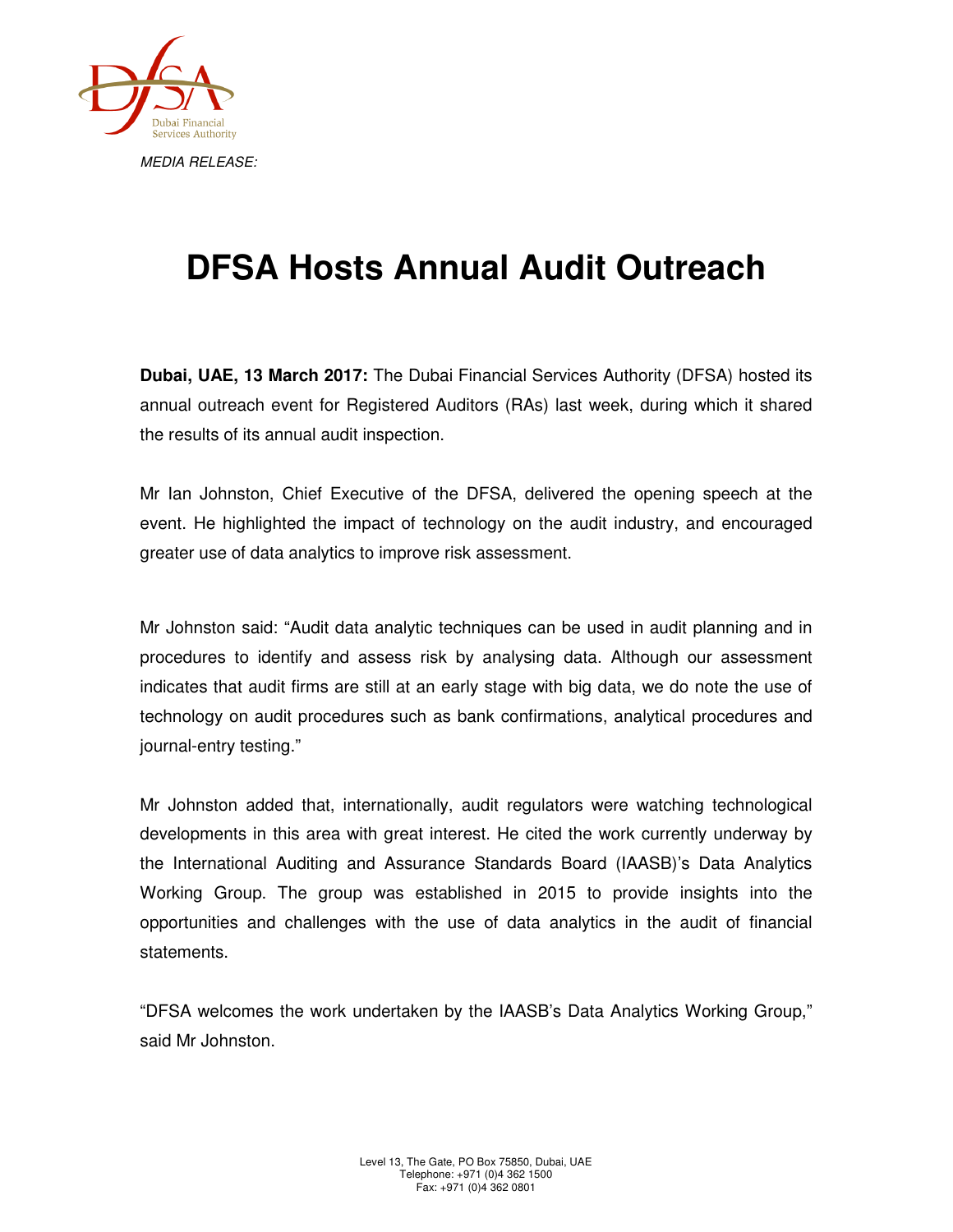

The DFSA also discussed the impact of the changes resulting from Consultation Paper 106 on Regulation of Arranging, Representative Office Activities and Financial Promotions and global enforcement trends in audit.

The event was targeted at the Managing Partners, Audit Principals, Money Laundering Reporting Officers and senior audit staff of RAs. Over 65 stakeholders attended the event.

**- Ends -**

**For further information please contact:**  Corporate Communications Dubai Financial Services Authority Level 13, The Gate, West Wing Dubai, UAE Tel: +971 (0)4 362 1613 Email: DFSAcorpcomms@dfsa.ae www.dfsa.ae

## **Editor's notes:**

**The Dubai Financial Services Authority (DFSA)** is the independent regulator of financial services conducted in or from the Dubai International Financial Centre (DIFC), a purpose-built financial free-zone in Dubai. The DFSA's regulatory mandate covers asset management, banking and credit services, securities, collective investment funds, custody and trust services, commodities futures trading, Islamic finance, insurance, an international equities exchange and an international commodities derivatives exchange. In addition to regulating financial and ancillary services, the DFSA is responsible for supervising and enforcing Anti-Money Laundering (AML) and Combating the Financing of Terrorism (CFT) requirements applicable in the DIFC. The DFSA has also accepted a delegation of powers from the DIFC Registrar of Companies (RoC) to investigate the affairs of DIFC companies and partnerships.

**Ian Johnston** was appointed as Chief Executive of the DFSA in June 2012. Ian joined the DFSA in November 2006, as a Managing Director, to head the Policy and Legal Services Division.

Ian was admitted to practice Law in Australia in the early 1980s and has spent most of his career in the private sector. He held a number of senior positions within the financial sector and was CEO of one of Australia's major Trustee Companies. During that time, Ian played a leading role in the Trustee industry and served on the National Council of the Trustee Corporations Association.

In 1999, Ian joined the Australian Securities and Investments Commission where he held the position of Executive Director, Financial Services regulation, and spent several terms as an acting Commissioner. In 2005, Ian took up a position with the Hong Kong Securities and Futures Commission as a Special Advisor.

Ian is a past Chairman of the Joint Forum, which comprise representatives of the major international regulatory standard-setters (IOSCO, IAIS and the Basel Committee). In November 2013, he was elected to the Steering Group of IOSCO's Growth and Emerging Markets Committee. He is also a member of the Financial Stability and Technical Committee (FSTC) of the IAIS, the global standard-setting body for